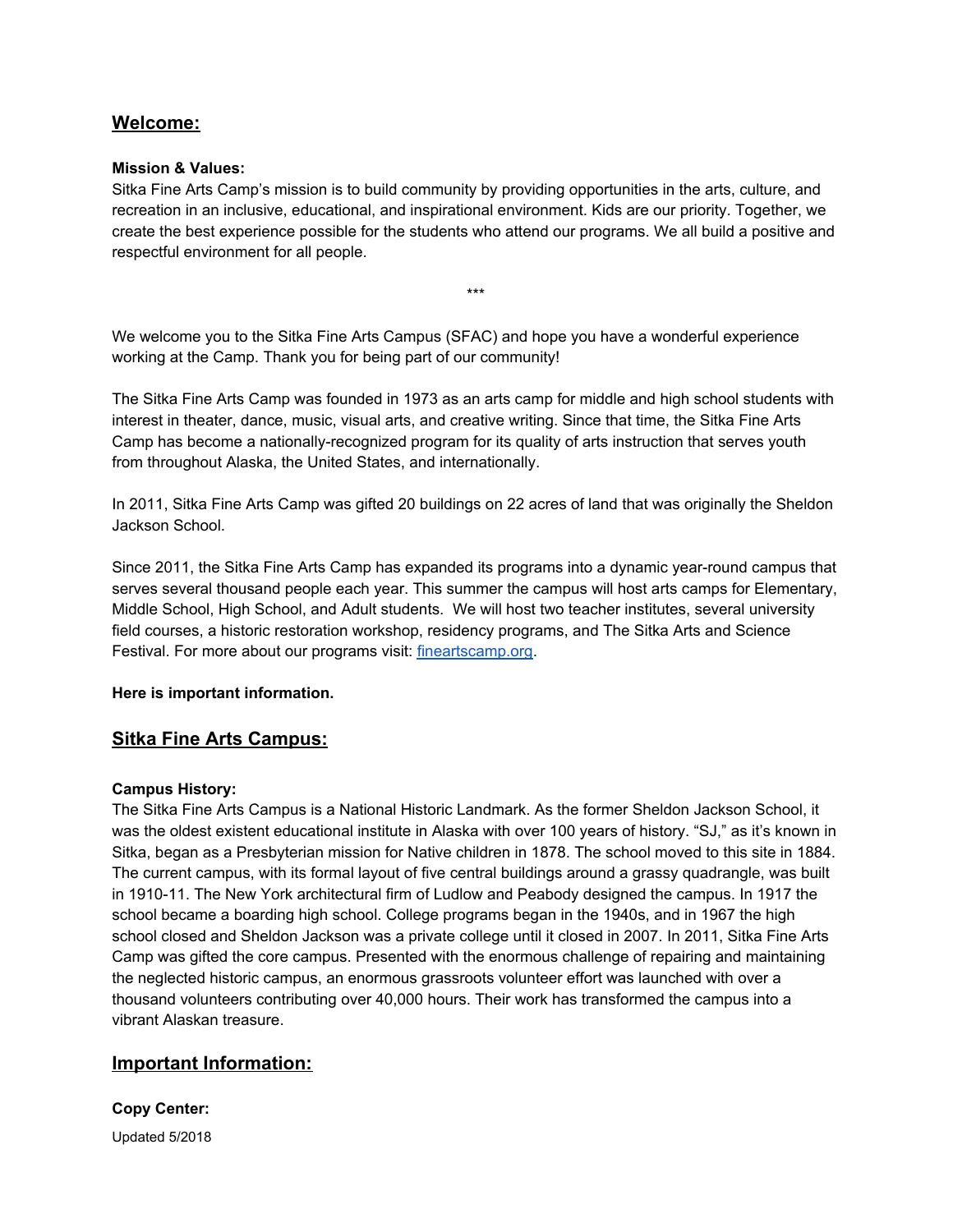The Copy Center is located in the lobby of the Rasmuson Building. Requests may be submitted in person or electronically to [copies@fineartscamp.org](mailto:copies@fineartscamp.org). Please submit copy requests as early as possible.

### **Staff:**

The Camp faculty are artists and educators selected from throughout the United States for their excellence in arts education.

Our counselors are college students or recent graduates with interest in arts education. The counseling staff is in charge of the supervision of students outside of class.

Our support staff work to make sure that camp runs smoothly. In addition to our year-round administrative team, we employ seasonally a production crew, kitchen staff, custodial staff, maintenance staff, interns, and volunteers.

## **Time:**

Time at the Sitka Fine Arts Camp is an important ally toward the success and enjoyment of all. SFAC has many moving parts, with each part, like the gear in a watch, affecting the other parts. At the Sitka Fine Arts Camp we run on schedules. Please be a team player, respectful of each other's time, by being aware and following our schedules including: class schedules, dining hall schedules, rehearsal, performance schedules. There isn't a hierarchy of time, we are a democracy, where nobody's time is more important than another's. The cool thing is that the more we respect each other's time, the more free time we will all have and the better we will be able to serve all our students.

# **Housing:**

### **Dorms:**

Dorms have shared bathrooms down the hall. Our dorms are unheated and can be drafty, so please bring warm clothing for sleeping. All staff will have one roommate.

### **Quiet Time:**

Quiet Time in residential dorms is between 10pm and 7am.

### **Laundry:**

Coin operated laundry machines are located in Whitmore, Sweetland, and North Pacific Hall.

### **Keys:**

Room keys are distributed upon arrival. Keys are returned at check-out. There is a \$50 fee for lost or damaged keys.

## **Pets and Service Animals:**

Pets are not allowed at Sitka Fine Arts Camp. Sitka Fine Arts Camp complies with the Americans with Disabilities Act (ADA). Any person who plans to bring a service animal must notify the Sitka Fine Arts Camp Office (907-747-3085), at which time we may ask if the service animal is required because of a disability and what work or task the service animal has been trained to do. A service animal must be under the handler's control at all times, and the handler is expected to clean up after the service animal. If dorm housing is requested, a fee will be charged should there be any damage to the room.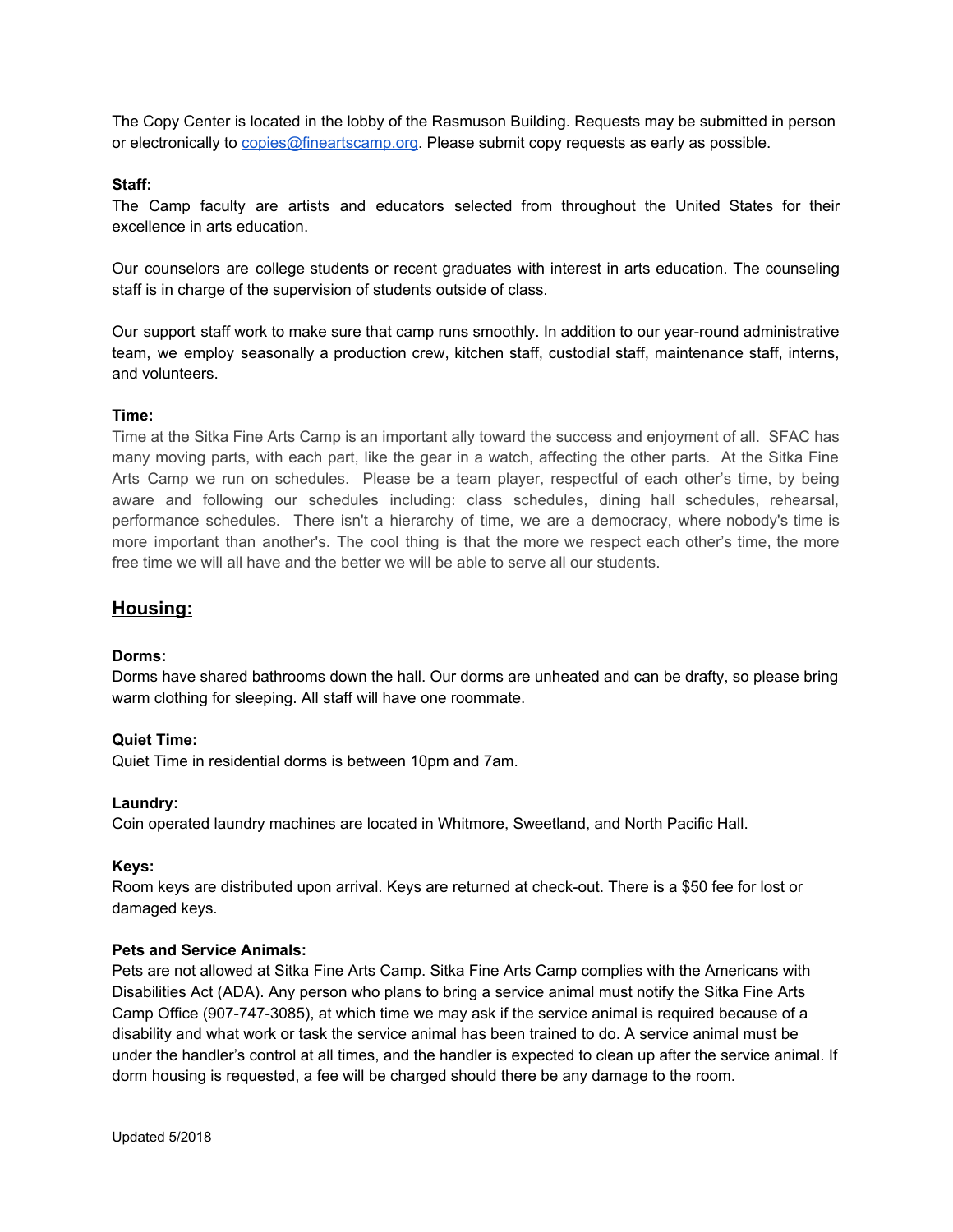## **Storm Windows:**

Please do not remove storm windows yourself as they are heavy and fragile. If you would like your storm window removed, please submit a maintenance request.

## **Trash:**

Please take your garbage out to the dumpster that is closest to your building. Make sure the lid on the dumpster closes so that the ravens don't scatter trash all over campus.

## **Check Out:**

Summer check out time is at 10am. For those leaving on later flights we are able to store luggage.

# **Campus:**

## **Location:**

The Campus is conveniently located 5 minutes by foot to downtown with access to the library, post office, grocery store, as well as several restaurants and bars. The Campus is also bordered by the Sitka National Historic Park which includes a beautiful trail with a phenomenal collection of Tlingit and Haida totem poles. Other walking trails are also nearby.

## **Dining Hall:**

Meals on campus are served buffet style in the Dining Hall. There is a fresh salad bar, hot meal options, vegetarian dishes, soups, and fresh Alaskan seafood. In order for our chefs to provide the best service to everyone, they are unable to accommodate special requests or to go meals. For people with special dietary needs, there is a grocery store within walking distance of campus.

### **Dining Hall Meal Times:**

Sunday Breakfast - 8:00am-9:00am Monday-Saturday Breakfast - 7:00am-8:00am Lunch - 12pm-1pm (Lunch is 12:20pm-1:20pm at High School Camp) Dinner - 5:30pm-6:30pm *Please note: Food service ends 10 minutes before the Dining Hall closes.*

Lunch is our busiest meal. Staff who do not teach 3rd period are allowed and encouraged to arrive 15 minutes early. Please do not release students early for lunch.

### **Gym:**

Located on campus, the Hames Center is a gym with cardio machines, free weights, weight machines, and exercise classes for all your workout needs. Staff are required to bring their nametags for access.

# **Yoga Studio:**

The non-profit community-run Yoga Union is located on campus in the Kellogg Building and available to guests for drop-ins or classes. For more information visit: [http://yogaunionsitka.org](http://yogaunionsitka.org/).

### **Campus Partners:**

The Campus is home to three other great partner organizations that own buildings purchased from the original school. We encourage you to learn more about their programs by visiting their websites at [The](http://sitkascience.org/) Sitka Sound [Science](http://sitkascience.org/) Center, The Sitka [Summer](http://alaskaclassics.org/) Music Festival, and the Sheldon Jackson State [Museum](http://museums.alaska.gov/sheldon_jackson/sjhome.html).